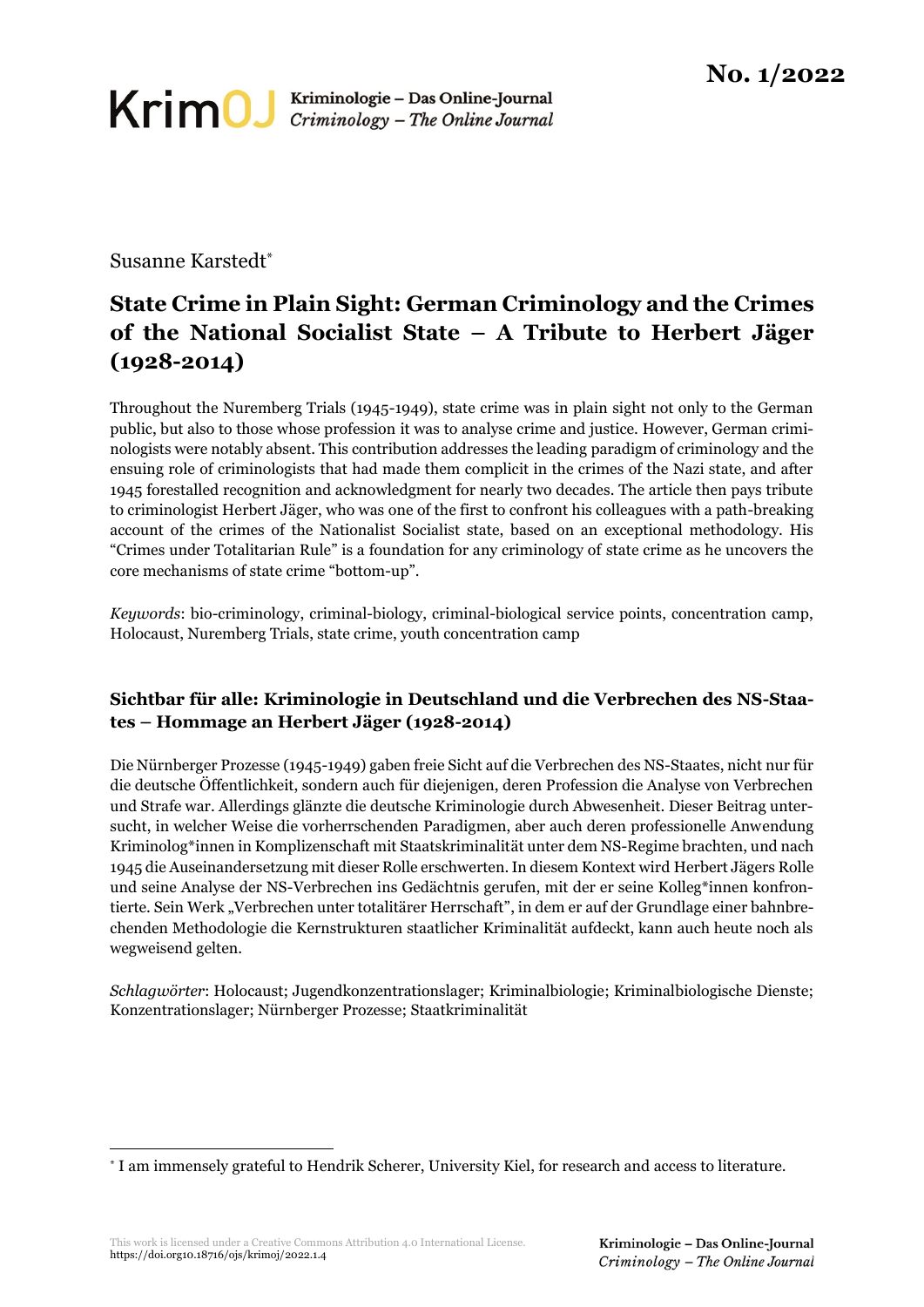At the Nuremberg Trials – at the International Military Tribunal and the follow-up trials which took place in the same city until 1949 – the crimes of the Nazi state were exposed and made visible to the German population and to the world. The Nuremberg Trials had been explicitly designed to prosecute the crimes of the Nazi state through its leadership in government, the state bureaucracy and party organisations. The countless atrocities, the systematic and organised mass murder, the crimes against humanity, and genocide were linked to faces, names and organisations, as those who had committed, overseen, and orchestrated them were made accountable and adjudicated. The crimes thus were personalised, motivated by criminal masterminds, and, most importantly, they constituted individual guilt. The Nuremberg Trials – and all efforts to bring the perpetrators to justice ever since – were a heroic effort to prosecute the Leviathan through its members and rank and file, and to make individuals accountable for crimes that were collectively committed. Until this day, men and women are prosecuted and charged for taking part in these crimes, whether as bookkeepers or secretaries (e. g. Engelmann, 2018).

Hardly before the Nuremberg Trials the crimes of a state, its leadership and bureaucracy had been in such plain sight, and not often ever since. Besides those in Nuremberg, trials were conducted before Allied and German courts (e. g. Schilde, 2016), and perpetrators were extradited to those countries where they had committed the atrocious crimes, and where they were finally sentenced by national courts. Among the 206 individual defendants at Nuremberg, not one innocent man or woman was convicted (Priemel, 2016, p. vi), however, some who were not so innocent were acquitted or got away lightly, and many were never or much later charged. Nuremberg signified the start of a transitional process that extended beyond criminal justice alone. Adjudicating state crimes – and in this way acknowledging them – was part of a transition from "despotism to democracy"; further, these procedures were functional in this process and applied law and legal mechanisms that were transitional in themselves. In delivering the "justice" part of the whole transition the Nuremberg Trials have been the subject of praise ("glorification", Priemel, 2016, p. vi), rejection and today most commonly of the accusation that legal justice could not be and never would be enough – an accusation levelled at nearly every contemporary transitional justice procedure. In the light of the unimaginable crimes that were adjudicated this was a widely shared sentiment among those who were present at the time – judges, prosecutors and observer-journalists (see Karstedt, 2021).

However, what was in plain sight was not easily to be seen, neither through the lens of jurisprudence nor "biocriminology" ("Kriminalbiologie"), the leading paradigm of the time. Gustav Radbruch (1946) was one of the first to give state crime a name. He coined the term "gesetzliches Unrecht" ("legal injustice"), mainly addressing the injustice and wrongs committed by the legal system itself and its functionaries under the Nazi regime. He denied the legal system of the Nazi state the capability to administer justice in the very basic sense of legality and pursuit of justice ("Gesetzmäßigkeit, Streben nach Gerechtigkeit, Rechtssicherheit sind die Erfordernisse einer Justiz", Radbruch, 1946, p. 105). With his juxtaposition of "legal injustice" ("gesetzliches Unrecht") and "supra-legal justice" ("übergesetzliches Recht") he directly addressed the crimes that were on trial in Nuremberg (Czisnik, 2021).

Radbruch's analysis was echoed by Telford Taylor, prosecutor, protagonist and chronicler at the Nuremberg Trials. In his words the trials told a "story of betrayal" (quoted in Priemel, 2016, p. 6): doctors who disregarded their professional ethics, civil servants who betrayed democracy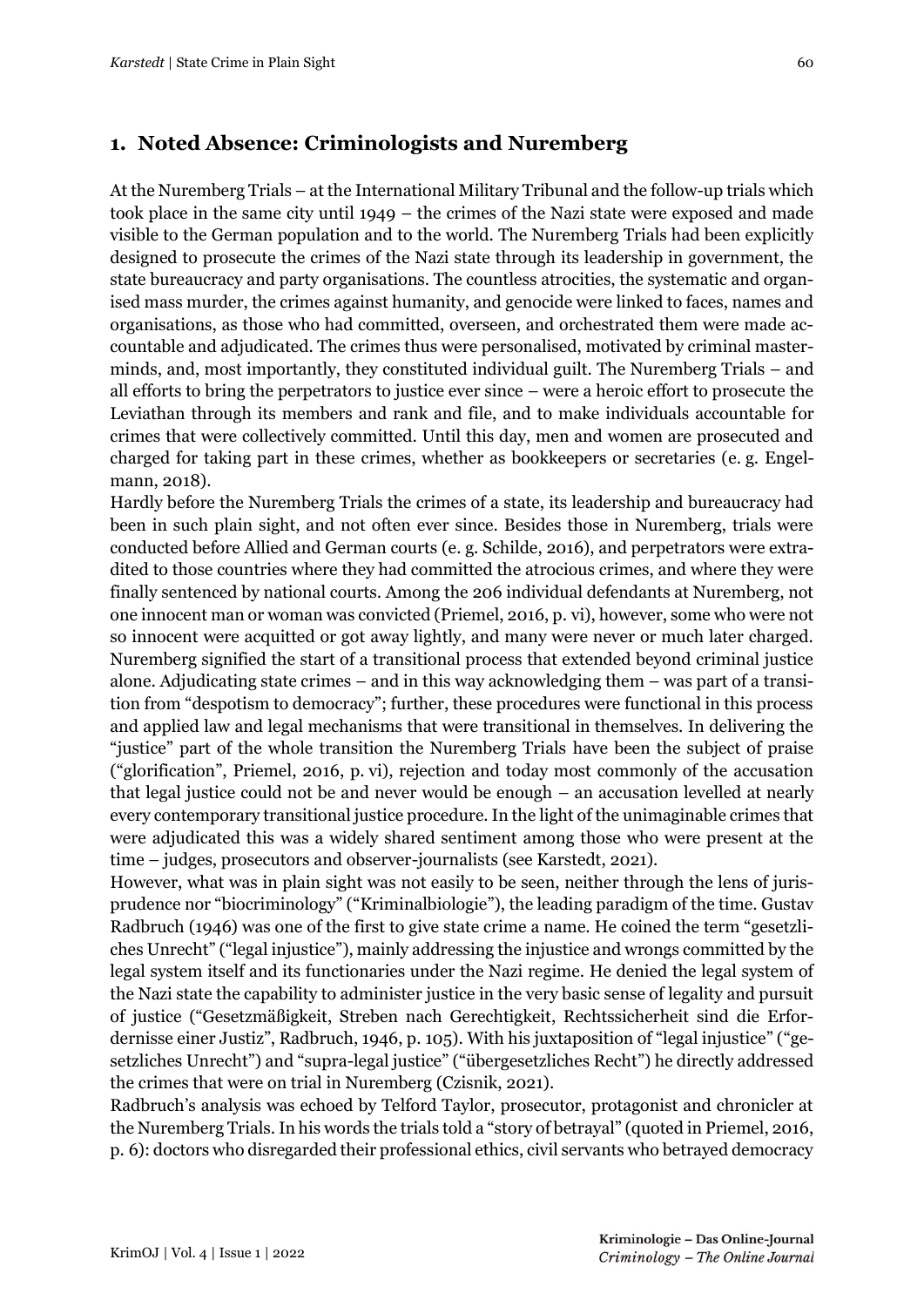and democratic values, soldiers who had violated their code of conduct, and lawyers who had committed "treason against the rule of law" (ibid.). We can add to this list the organisations that were charged as "criminal organisations" at the IMT at Nuremberg, and here in particular the SS and Gestapo which as part of the state apparatus orchestrated and executed the Holocaust and thus epitomised "legal injustice". Radbruch implicitly had drawn attention to those state institutions that executed the "legal injustice" as civilian police and prisons descended into becoming "atrocious organisations" (Karstedt, 2022). Together these actors, professions and institutions constituted the lawless state proper, and collaboratively executed the crimes that the Nazi state aimed to commit. For the first time, the Nuremberg Trials also addressed state-corporate crimes, and leading industrialists were charged with war crimes, including slave labour, looting and exploitation of occupied countries (Huisman et al., 2022).

Thus, the IMT and the follow-up trials at Nuremburg laid bare the structure and mechanisms behind the crimes of the NS state. In essence the trials captured the complexity of these crimes in terms of individual responsibility within a state machinery and collaborative complicity within a network of actors. However, criminologists as members of the scientific community in whose remit these crimes would fall for analysis, were not prepared to address and engage with them; this applies to German as well as international criminology (see also next section). Thus, prominent US criminologist Sheldon Glueck had identified the problems of prosecuting these crimes in March 1945 and had explored them in a lengthy treatise on "The Nuremberg Trials and Aggressive War" prepared for Chief Prosecutor Justice Jackson (Glueck, 1945, 1946). These were first, whether "high-place scoundrels" could be subjected to trial, including "heads of state" (1945, p. 277), and second, the thorny question of the responsibility of subordinates, which together continue to frame the difficulties of analysing state crime until today (Brants, 2007; Karstedt 2014a). Focussing on the burning legal problems and questions of the time, Glueck refrained from a more empirically oriented criminological analysis, for which the material was still mostly absent and just beginning to be unearthed in Nuremberg.<sup>1</sup>

Franz Exner, a leading representative of contemporary German criminology, actually had a front seat in observing the "monumental spectacle" (Osiel, 1997) of perpetrators, mechanisms and organisations involved in Nazi state crimes. As defence lawyer for Alfred Jodl, Chief of Staff of the Armed Forces, as well as for the General Staff and High Command of the Army, which was one of the six "criminal organisations" charged at the IMT, he had privileged access to the documents and the accused. He was a proponent of the dominant paradigm of "biocriminology" (Rafter, 2008), had published an influential textbook with the title "Kriminalbiologie" in 1939, and became involved in drafting racist and exclusionary Nazi legislation during the war (Ambos, 2019; Menne, 2017, p. 114). In 1949, a new edition was posthumously published now with the title "Kriminologie", but according to the author himself "the change of title" did not imply "anything new" and his work remained "nearly unchanged"; it had however been cleaned of four pages of antisemitic passages (Ambos, 2019, p. 304; Baumann, 2006, p. 151; Streng, 1993). There is no indication that his experience at the Nuremberg court had raised concerns or given cause for questioning the bio-criminological paradigm.

It took until the early 1960s that criminal lawyers and criminologists started to analyse the crimes of the Nazi state as genuine state crimes. As major trials took place internationally and

<sup>1</sup> Glueck's student Benjamin Ferencz was part of the US prosecution team. He published a book on slave labour which highlights the complicity and interface between state and corporate crimes (Ferencz, 2002[1979]), and campaigned and worked for the establishment of the International Criminal Court.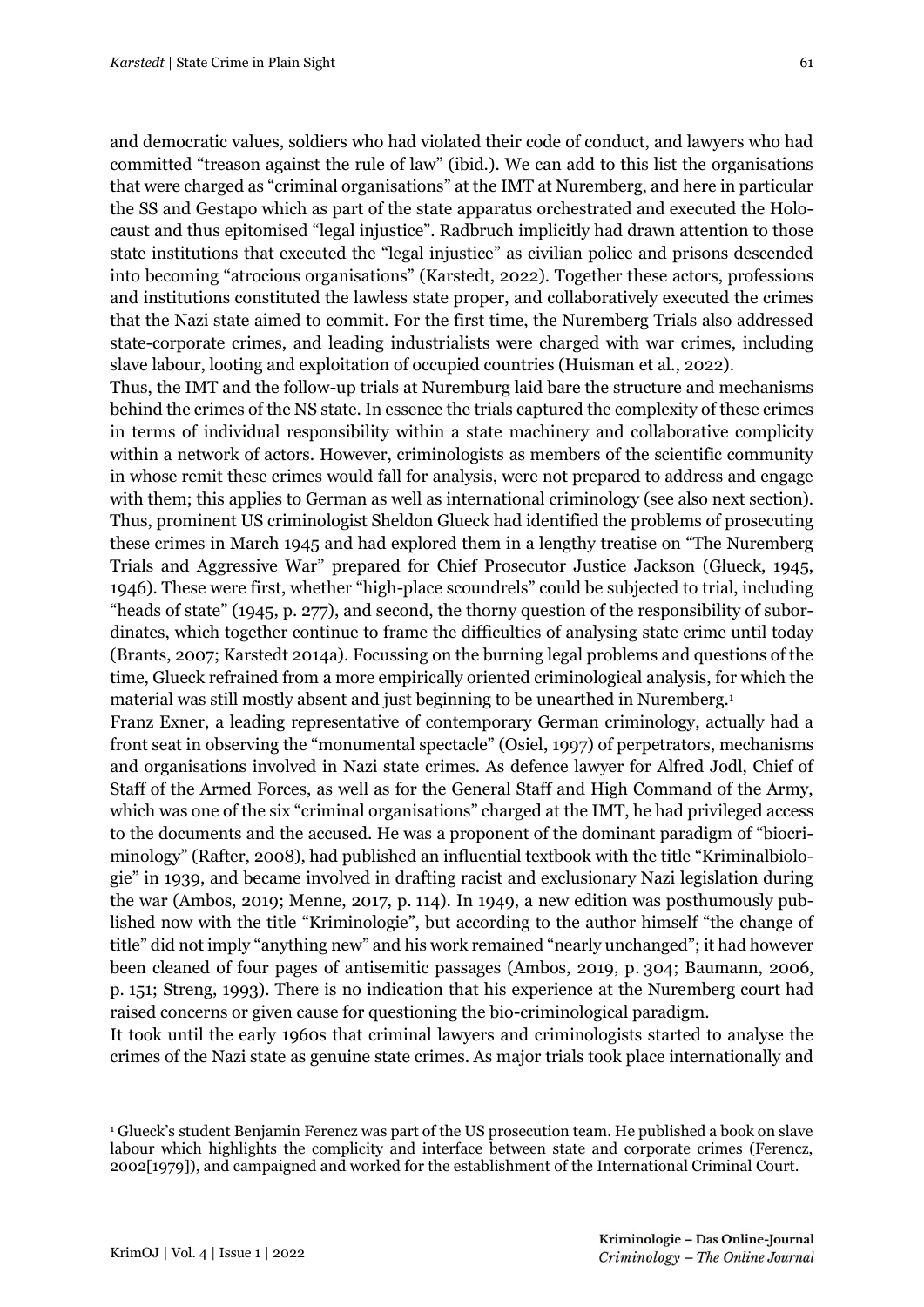in Germany, and prosecution had been taken up again since the late 1950s, these crimes entered the public, political and legal space of the young democratic state (Karstedt, 2009). In 1963, Claus Roxin published an influential article on "Straftaten im Rahmen organisatorischer Machtapparate" ("Crimes as Part of Organised Power Structures", see Czisnik, 2021). As he probes into the question of responsibility and accountability of the perpetrators of these crimes, he analyses two problems of state crime from a dogmatic criminal law perspective: the independent functionality and executive power of the state and its bureaucracy as the *context* of state crimes, and the "lawlessness" of this apparatus or at least parts of it as their *precondition*. <sup>2</sup> True to the still prevailing general mood of amnesia at the time, the article was deemed "political" and as such rejected by a leading German law journal (Roxin, 2006, p. 293).

Herbert Jäger (1962) had published his "Reflections on the Eichmann Trial" in the previous year, a prequel to his seminal work on "Verbrechen unter totalitärer Herrschaft" ("Crimes under Totalitarian Rule") first published in 1967 (Jäger, 1982[1967]). These two pioneers of the analysis of state crime nationally and internationally differ in important aspects. Roxin embeds his analysis in the edifice of criminal law and jurisprudence, and as such employs a "top-down approach" in order to subsume these extraordinary crimes into the framework of "crime as we know it". In contrast, Jäger builds his analysis "bottom-up" from a wealth of empirical data, in particular perpetrator, victim and witness accounts, documents and information from bureaucrats. He distils these accounts into the distinctive characteristics of state crime, both overlapping with and differing from Roxin's analysis, by which his own work was informed. I argue that his work pioneers the empirically driven engagement with state crime that is a defining feature of contemporary criminology in this area.

Why were criminologists absent in Nuremberg and afterwards? Even if they did not engage with state crime directly, the individual defendants at Nuremberg and their and the victims' testimonies offered ample material even for the generally more individualised perspective on crime and criminals, as it was dominant then. Two issues need to be addressed in this context. The first concerns the genuine engagement with the crimes themselves, and the "paradigmatic blindness" of criminology at the time and in the decades after the war. The second concerns the involvement of criminology and criminologists themselves in the state crimes committed. Criminology's history is here defined first by the complexity of its legitimising strands and second, by complicity, with the latter having undoubtedly a heavier weight (Wetzell, 2000; Ambos, 2019, p. 318; Menne, 2017, p. 120). Both were significant obstacles for criminologists' engagement with the crimes of the Nazi state.

Notwithstanding Roxin and Jäger's as well as subsequent attempts at analysing the crimes of the Nazi state, the situation changed only slowly. In the preface to the 1982 edition of "Crimes under Totalitarian Rule", Jäger observed:

Never in the past years has there been any attempt to make the collective crimes against humanity ("Menschheitsverbrechen") as Hannah Arendt aptly had called them, the subject matter of encompassing interdisciplinary research with a broad foundation, notwithstanding that these crimes are one of the major themes of the century (1982, p. ii, translation S.K.).

The role and involvement of criminology itself in these crimes became the subject of critical and soul-searching inspection only in the late 1970s. Since then and with increasing momentum, criminologists, criminal lawyers and historians have documented and analysed this role

<sup>2</sup> Roxin's analysis was not only important in Germany, but also later played a crucial role in the trials against the Argentinian generals (Roxin, 2006; Czisnik, 2021).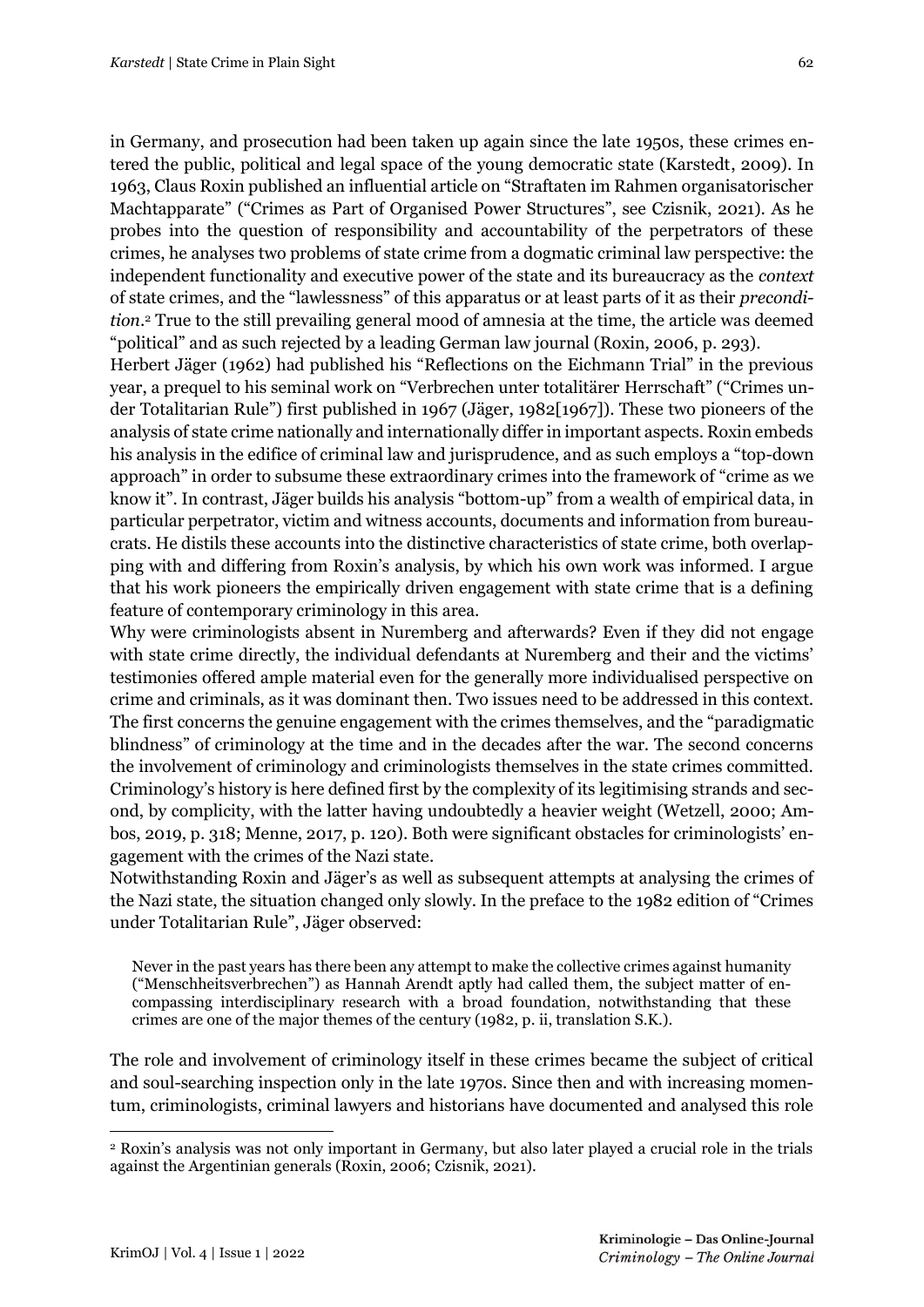from various perspectives, including among many others Streng (1993), Baumann (2006), Menne (2017), Ambos (2019), Rafter (2008) and Wetzell (2000).

I will first outline the perspectives and paradigms dominating criminology that blinded its protagonists for what was in plain sight. In the next section, I explore criminology's involvement and complicity in state crimes. I mainly rely on the above-mentioned authors and their accounts of the history of German criminology and their profound analysis of criminology under the Nazi regime and in the imminent post-war era. Against this backdrop, I look at Herbert Jäger's contribution as an early conceptual framing of state crime avant la lettre. I explicitly focus on "Crime under Totalitarian Rule", and do not discuss Jäger's later work on "Macro-Criminality" ("Makrokriminalität", Jäger, 1989), which has been much more influential in German criminology.<sup>3</sup> Here, Jäger integrated both his initial and his subsequent research on terrorism under the umbrella term of "macro-criminality" with a clear focus on "collective criminality". In today's terminology, he jointly analysed both state and non-state actors and their crimes, thus moving the focus to forms of political crime more generally (see Neubacher, 2002, for an extended typology). I focus on his earlier work for two reasons: first, it is world-wide one of the earliest genuinely criminological analyses of state crime; second, and importantly, in the overarching framework of "macro-criminality" the distinct characteristics of state crime, namely the aspect of "rule", and the state as "organised actor" are drowned out and get lost.

### **2. Criminology's Paradigm: "Hereditary Disposition and the Environment"**

During the first decades of the 20<sup>th</sup> century, the leading paradigm of German criminology did not differ substantively from what was accepted and acceptable in the international community of this young science. Debate and research were extensively informed by biological theories with a focus on identifying the "born criminal" (Rafter, 1997). "Criminal-biology" ("Biocriminology", Rafter, 2008) as criminology was widely known at the time focused on the criminal (person) and not on the crime. Though to varying extent, the bio-criminological paradigm was widely accepted as a scientific explanation of deviance and crime. This is evidenced by e. g. translations of the works of leading German-speaking scientists into English and published both in the United States and Britain (Rafter, 2008). The establishment of the International Society of Criminology in Rome in 1938 brought together national scientific communities under the auspices of this paradigm. Like their counterparts elsewhere in Europe German criminologists subscribed to the idea of the "born criminal" who as "incorrigible" remained socially dangerous and should be kept from contaminating others (Rafter, 2008, p. 290).

This was not without modifications, as the debate about hereditary disposition and environment demonstrated (Baumann, 2006, pp. 91). Nonetheless, any measures including punishment should address rather the "nature" of the criminal and not the crime itself, which by implication might be of a minor type (see Streng, 1993). However, the more radical bio-criminological positions were debated and subject to critique before and throughout the Nazi regime (Ambos, 2019; Menne, 2017; Wetzell, 2000). Nonetheless, leading criminologists engaged with and contributed to the radical programme of the NS state (Ambos, 2019, pp. 318). Even if

<sup>3</sup> See e. g. authors in the Festschrift for Herbert Jäger (Böllinger & Lautmann, 1993), Walter (1993) and in particular Neubacher (2002).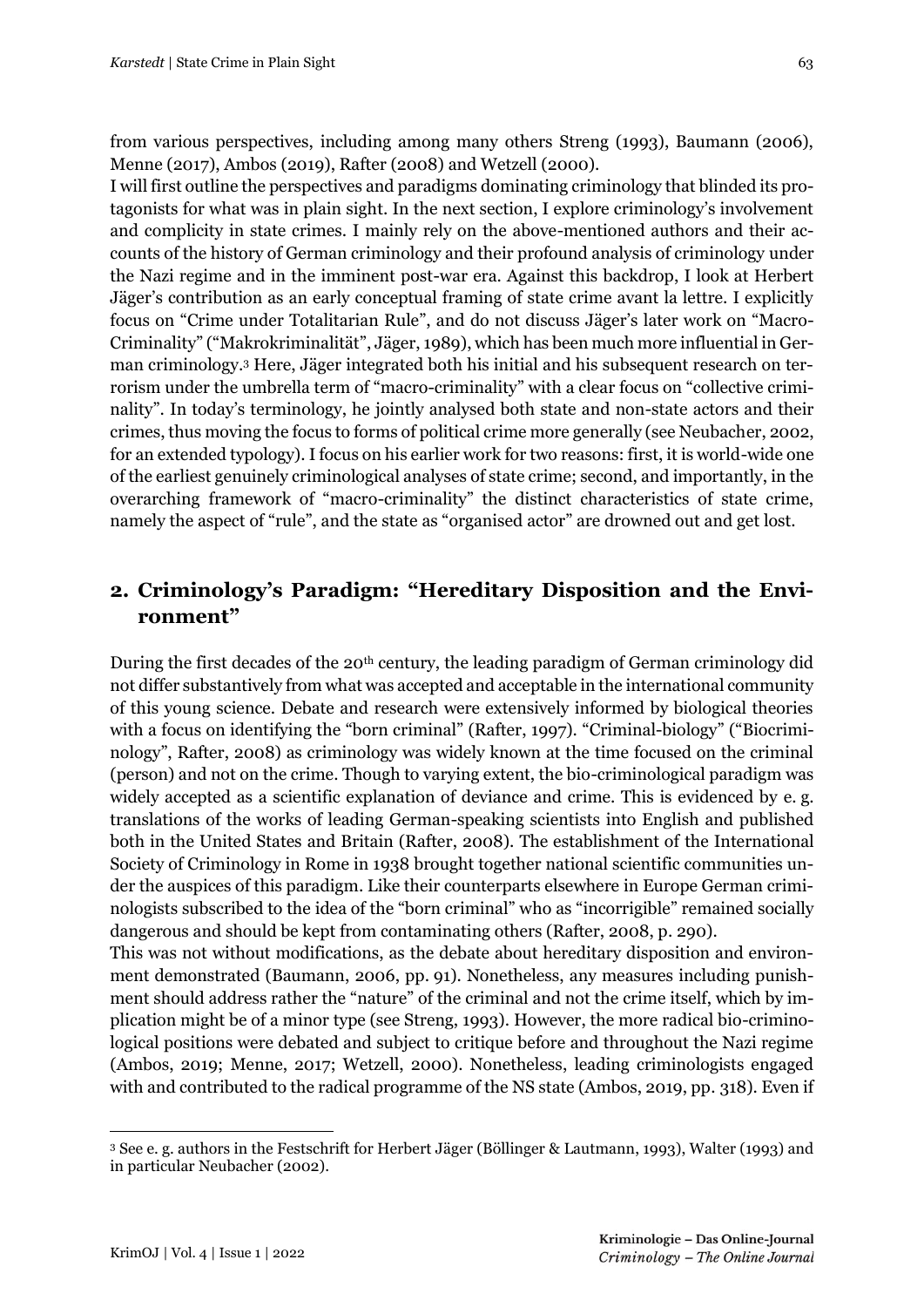the internationally dominant bio-criminological paradigm did not inexorably lead to atrocious policies and the excesses of the NS regime (Ambos, 2019, p. 320), the "belief in the need to sacrifice individuals for the benefit of society" was particularly anchored in (Nazi-)Germany (Rafter, 2008, p. 291). Ambos (2019, p. 318) therefore does not exonerate criminology and its protagonists from being the "legitimising science" ("Legitimationswissenschaft") for state crimes committed within and by criminal justice institutions.

This role is particularly evident in the composition and position of the Criminal-Biological Association, the leading professional society of criminologists ("Kriminalbiologische Gesellschaft", Ambos, ibid.). Already at the end of the 19<sup>th</sup> century, criminology had joined forces with another newly established science, and in this process defined itself as a "medico-psychiatric speciality" (Rafter, 2008, p. 291). Psychiatrists (who had medical training) in a successful move to expand the remit of their field had established themselves as authorities on social health and the regulation of deviance, including crime. In this way biological theories not only were easily integrated with psychopathological frameworks, but also facilitated a turn toward Darwinism and eugenics, which easily (and dangerously) connected with National Socialist ideology. Consequently, criminal-biology and psychopathology jointly contributed to a worldview, in which the biological health of the nation as a whole was placed above the welfare of individuals, "especially when [these] were undeserving criminals" (Rafter 2008, p. 291). The joint enterprise of anthropological-biological criminology and psychopathology was nowhere more visible than in the "Kriminalbiologische Gesellschaft" (Society of Criminal-Biology), where psychiatrists played a leading role (Baumann, 2006; Menne, 2017; Ambos, 2019) both before, during and after the National Socialist regime until it was renamed as "Gesellschaft für (die gesamte) Kriminologie" ("Society for All Criminology") in 1968. Importantly, between 1933 and 1945, this moved criminology as a science and practice dangerously close to two sites of state crimes, right between the criminal justice system itself and the murderous programme of killing people with disabilities, a group into which those who had committed crimes could be and were easily counted (see next section).

It is highly improbable that crimes of the state and the widespread involvement of men and women from every corner and level of society – as was revealed at Nuremberg – could be framed and analysed within this psychopathological-biological paradigm to which criminologists adhered. State crime was located in their proverbial blind spot. Criminologists at the time were confident that they could exclude – with few notable exceptions – that the conceptual tools of psychopathology and the bio-criminological paradigm were applicable to these crimes and perpetrators. Until the 1950s, criminologists defined as "Nazi perpetrators" only a very small group, while the large group of all others, notwithstanding their equally deep involvement, defied their notions and typologies of genuine "criminals"; they simply did not seem to be predisposed as such.<sup>4</sup> The bio-criminological paradigm of course turned out to be totally useless in the eyes of criminologists if the defendants in the trials had been colleagues at universities or in other (criminal justice) institutions, as e. g. those who were charged and sentenced in the Nuremberg Doctors' Trial in 1946/47.

The general attitude and inaptitude of German criminologists towards state crime in the wake of the Nuremberg trials can be best described with the words of German poet Christian Morgenstern "weil nicht sein kann, was nicht sein darf" (that which cannot must not be). After the war the safest haven for German criminologists was the study of youth crime and young people committing crimes, which was furthered by continuity of criminologists in leading positions

<sup>4</sup> See e. g. Exner's typology in the posthumous edition of his textbook in 1949 (Menne, 2017, p. 124).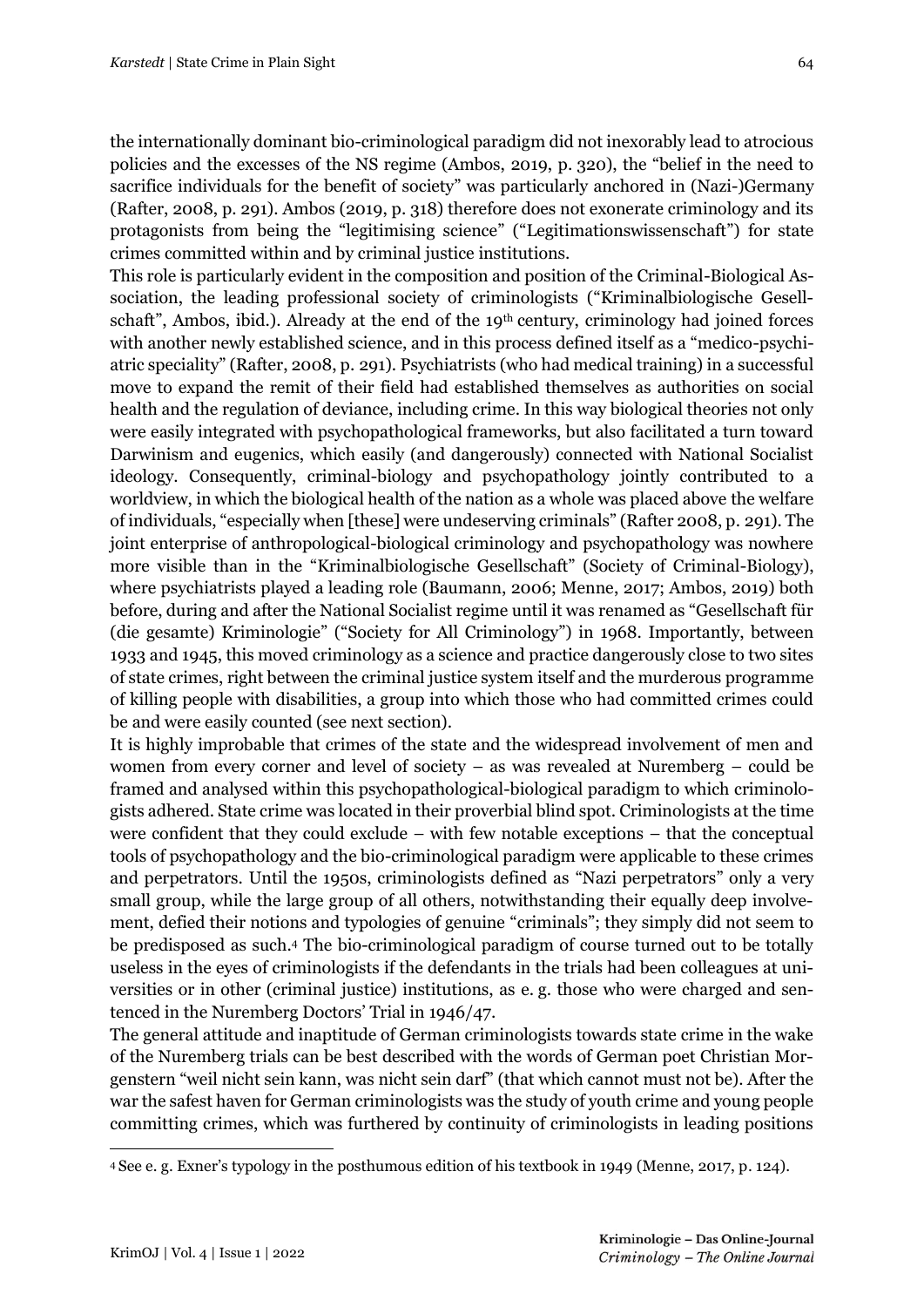(e. g. Schaffstein, see Ambos, 2019; Menne, 2017, p. 126). Continuing and even enhancing this area of scientific activity allowed for a seamless transfer of the psychopathological-biological paradigm. Moreover, it allowed for the unquestioned continuation of established terminology and practices of identifying, treating and punishing those who were deemed "unreformable". As will be shown in the next section these were practices honed within and in collaboration with the Nazi state. For the next two decades after 1945, youth crime dominated most of criminological research and debate, though at the end of this period criminologists moved towards a more sociological paradigm, partially under the influence of criminology in Britain and the United States (Baumann, 2006, pp. 235, pp. 269), partially as a result of observing crime during and in the aftermath of the war. However, in 1959 the leading criminological journal ("Monatsschrift für Kriminologie und Strafrechtsreform") published an article in which the author suggested "concentration camps" for "incorrigible young offenders". When attacked, he was defended by the doyen of criminology (Rudolf Sieverts) at the time (Baumann, 2006, p. 231) who noted that the dark sides of the regime did not need further attention, as they had been sufficiently addressed and were widely known. With this, he referred to the concentration camps for young offenders ("Jugendschutzlager").

This statement was not correct, as any serious recognition and discussion of the role of criminal-biology and criminology more generally during the Nazi regime had not even begun at the time. Dominating among contemporaries was a consensual silence about this role, which was mainly projected on "the dark sides" of the regime and a few culprits and therefore could be easily ignored. However, it had been in this role that criminologists became complicit in and collaborators of state crimes and the atrocities committed within the criminal justice system under the Nazi regime. The paradigmatic tools that impeded criminologists from addressing the crimes of the National Socialist state that were in plain view, had made them also complicit in these crimes. This complicity extended far into the NS practice of persecution and extermination.

## **3. Criminology and the Nazi Regime: Close Encounters and Direct Complicity**

Victor Klemperer, the diarist of life under the Nazi regime noted in 1946 that of the "three pillars" that had supported the regime – "the Junkers, the army and the universities" – "only the first two have fallen (with the Liberation)" (quoted in Neiman, 2019, p. 98). This dictum particularly applied to two faculties, the faculty of law and medical schools and faculties, to both of which criminology was closely connected. Besides direct connections to doctors and psychiatrists in the medical schools, this also applied to networks of professional connections and collaborations e. g. on the board of the "Kriminalbiologische Gesellschaft", or in government institutions. The board of the Gesellschaft included several high-ranking members who at the time were already deeply involved in the so-called T4 programme, the mass murder of men, women and children with disabilities by the state.<sup>5</sup>

<sup>5</sup> Generally, professional networks were most effective in shielding their members from prosecution, covering up their involvement in atrocity crimes and securing positions in universities, research institutions, or as experts in criminal trials after the war (e. g. Bauman, 2006, pp. 128). A network of high-level judges and prosecutors as well as university professors protected the man who had orchestrated the T4 programme against a pending arrest warrant from the Frankfurt prosecutor for more than ten years.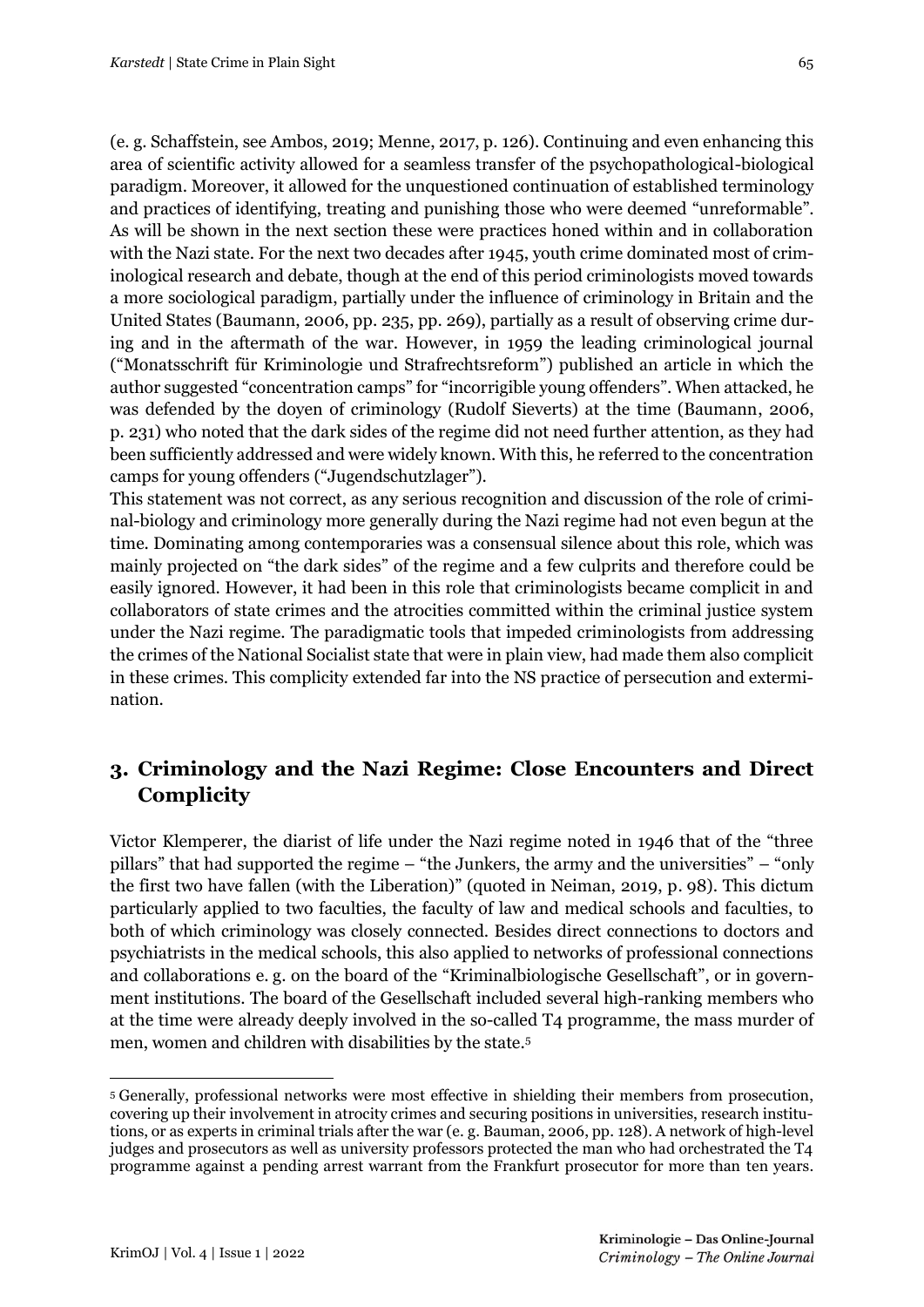Like their colleagues in these two faculties, particularly doctors and psychiatrists, academic criminologists were mostly not motivated by a vulgar version of biological theories as in national socialist ideology, or by apparently unscientific ideas about eugenics (though these were also on display, Bauman, 2006, pp. 69; critical Ambos, 2019). Instead, like those academics they were involved in making these ideas manageable and practical through direct engagement with the Nazi state's most atrocious institutions (Baumann, 2006, p. 94; Menne, 2017, pp. 111-122). In this way, criminologists were part of the "betrayal" as Telford Taylor termed it: as doctors they had disregarded their professional oath, as lawyers the rule of law and the pursuit of justice in its most basic and human sense (Radbruch, 1946). Their complicity is apparent in the adoption and justification of the regime's policies, and in collaboration with criminal justice institutions, including the police and those involved in racial eliminatory policies. In these collaborative endeavours the bio-criminological paradigm was applied, made manageable and practical in the service of atrocious organisations, in particular concentration camps. This complicity finally constitutes the overall responsibility and accountability of criminology, as Ambos (2019) argues.

First, the more differentiated perspectives on criminal dispositions as described above were given up and crowded out in favour of a narrow view informed by crude eugenics argumentation. Early on, demands to draw the "right" conclusions from what was presented as robust results of research culminated in support for sterilisation of offenders (Baumann, 2006, p. 94; Menne, 2017, pp. 111). It was deemed the task of criminal policies that "dispositions" that led on to criminal behaviour should be eliminated from the population, and academics and practitioners signed up to this goal (Baumann 2006, p. 95; pp. 128). Next, this was soon translated into a range of new institutional mechanisms and devices, which built on the expansion, concentration and consolidation of existing ones. Criminologists were actively involved in this process, both establishing and running them. This involved a close connection with local health authorities ("Gesundheitsämter") which had a seminal role in the implementation of sterilisation and finally the murder of individuals with disabilities, ethnic minorities and "incorrigible" and undeserving deviants and criminals (ibid., p. 95).

Key institutional links were the Criminal-biological Service Points ("Kriminalbiologische Dienste"), which were connected to prisons and correctional institutions. They were particularly promoted by the "Kriminalbiologische Gesellschaft". Having been already established as Criminal-biological Collection Points ("Kriminalbiologische Sammelstellen") in the 1920s, they were now expanded and assigned a pivotal function. In 1937, they comprised of 73 "examination services" ("Untersuchungsstellen"), and nine higher-level collection points ("Kriminalbiologische Sammelstellen"), which were tasked with collecting and analysing the material of the examination services (Streng, 1993, p. 145) They collected criminal-biological reports and expert assessments for defendants at criminal courts, where they might then result in transfers to concentration camps as punishment. These reports were further shared with the local health authorities for the initiation of sterilisation of individual offenders, where such measures had been advised by a criminologist. Finally, on the national level the Reich Health Office ("Reichsgesundheitsamt") had established a Criminal-biological Research Institute ("Kriminalbiologische Forschungsstelle"), where criminologists collected data in support of the overarching national aim of implementing "eliminatory measures" suitable to achieve the German population's "hereditary health" (quoted in Baumann, 2006, p. 95).

Ninety-four of them were subjected to an inquiry, and half of them had not only knowledge of his false identity but also knew the reasons why he had assumed it (Karstedt, 2019, p. 305).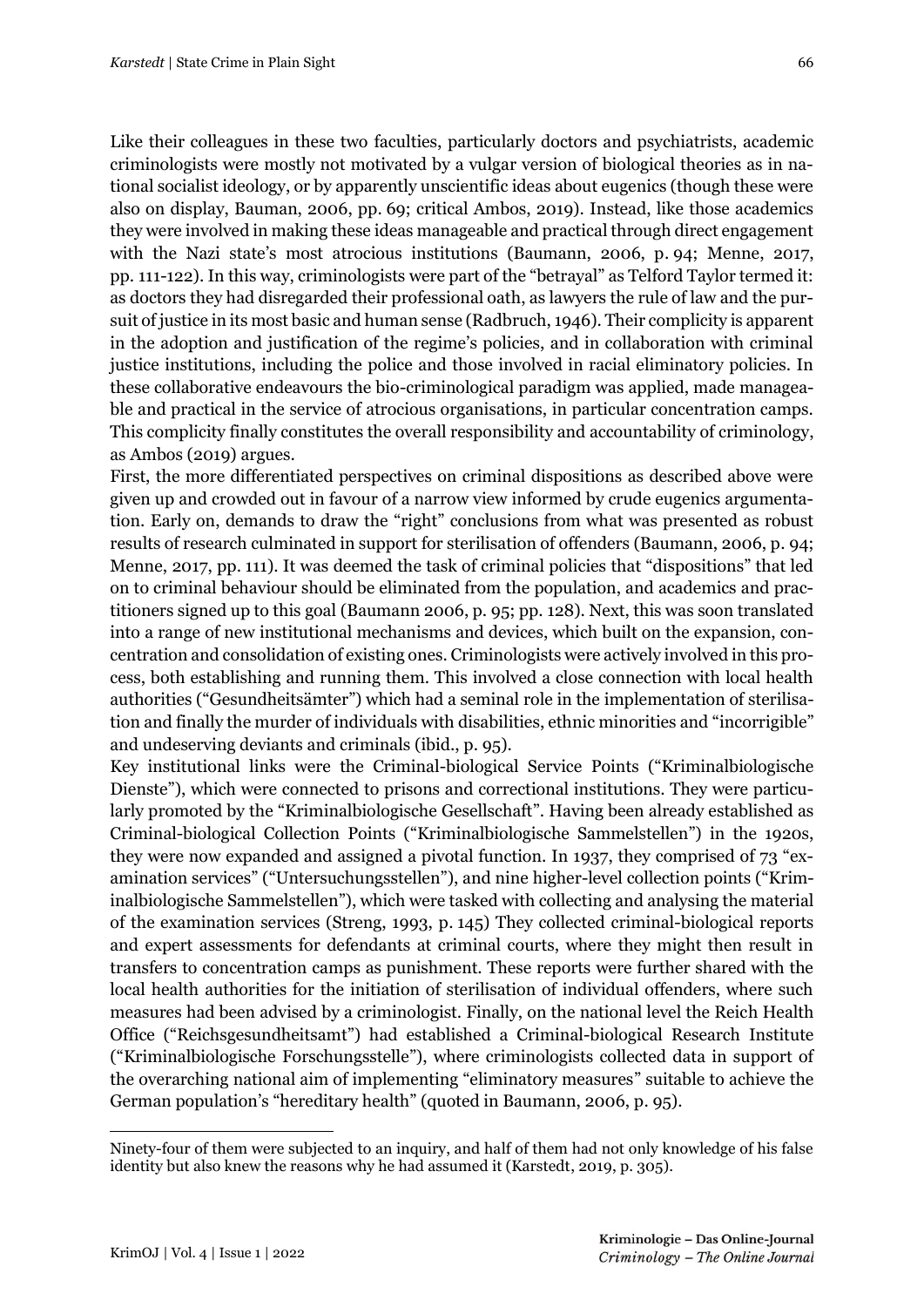This institutionalisation of criminology and its biological paradigm provided the Nazi state not only with a quasi-scientific foundation for its murderous aims, which certainly was not essential for their pursuit, but foremost with personal data necessary for implementing them. Importantly, this expanded the remit of empirical criminological research and gave it a firm foundation, including positions for criminologists. As Baumann (2006, p. 95) notes "criminological science and the state administration … profited from each other", as they worked hand in glove. Direct involvement in atrocity crimes is rare, and different types of complicity are the norm (Huisman et al., 2022). Criminologists might not have been as directly involved as doctors in the atrocity crimes of the Nazi state, but they came close enough to become complicit in the aims and practice of implementation. How close they were is evidenced by the numerous professional connections and links, particularly in the "Kriminalbiologische Gesellschaft", and the inclusion of leading bureaucrats and professionals who orchestrated the T4 programme on its board.

The reorganisation of the police and its integration with the SS engaged criminology and criminologists in further complicity. This process unfolded successively in the early years of the Nazi regime and became more radicalised with the beginning of the war; it changed the role of the police from a civilian force to a political one.<sup>6</sup> Its organisational connection with the SS in the Reich Security Main Office transformed its task as part of the overarching crime policies from "general prevention of crime" to "racial general prevention" (Baumann, 2006, pp. 106). This connected criminology and criminal-biology with the policies and practice of annihilation by police and SS forces. (Bio-)Criminology and criminologists became part of the overall process of radicalisation, in its paradigms as well as in their policy propositions (Ambos, 2019; Menne, 2017, p. 119). Thus, ethnic minorities (e. g. Roma) were defined as "hereditary criminals", and young and adult offenders, so-called "asocial individuals" and ethnic minorities were all targeted as a comprehensive group of outsiders (Wachsmann, 2001).

In this way, the biological paradigm underpinned and justified eliminatory practices directed against all "outsiders", and leading criminologists (Mezger and Exner) participated in drafting respective legislation (which fortunately did not come into force anymore; Menne, 2017, p. 114). The expansion of police powers to include transfer to concentration camps, which particularly affected criminal offenders had been decided in 1942. Until 1943, more than 70,000 offenders had been interned in concentration camp. The majority of these did not survive, given the explicit criminal policy aim of "annihilation through work", as had been issued by the Minister of Justice in 1942 (Baumann, 2006, p. 112), who regretted that this would only be a "small contribution to [their] extermination" (Jäger, 1982, p. 223). In 1943 alone, about 15,000 prisoners were transferred to concentration camps where they were murdered by exploitation, hunger and neglect. According to estimates, at least 14,000 of the offenders transferred to concentration camps were killed (Wachsmann, 2004).

Criminologists were in particular involved in their preferred field of research, youth crime and young offenders. In 1940, concentration camps for young offenders of both genders were established which were euphemistically named "Jugendschutzlager" (Youth Protection Camps). About 2,500 young offenders were held there under deteriorating conditions, and many of them perished (Menne, 2017, pp. 115). Criminologists had established close links between "asocial", deviant and ethnic minority individuals (mainly Roma), thus paving the way toward these policies. They were working for the Reich Health Office as well as for police forces on a national level. For young offenders they developed a uniform classification scheme and were

<sup>6</sup> For equivalent contemporary processes e. g. in Bosnia and Guatemala see Karstedt (2022).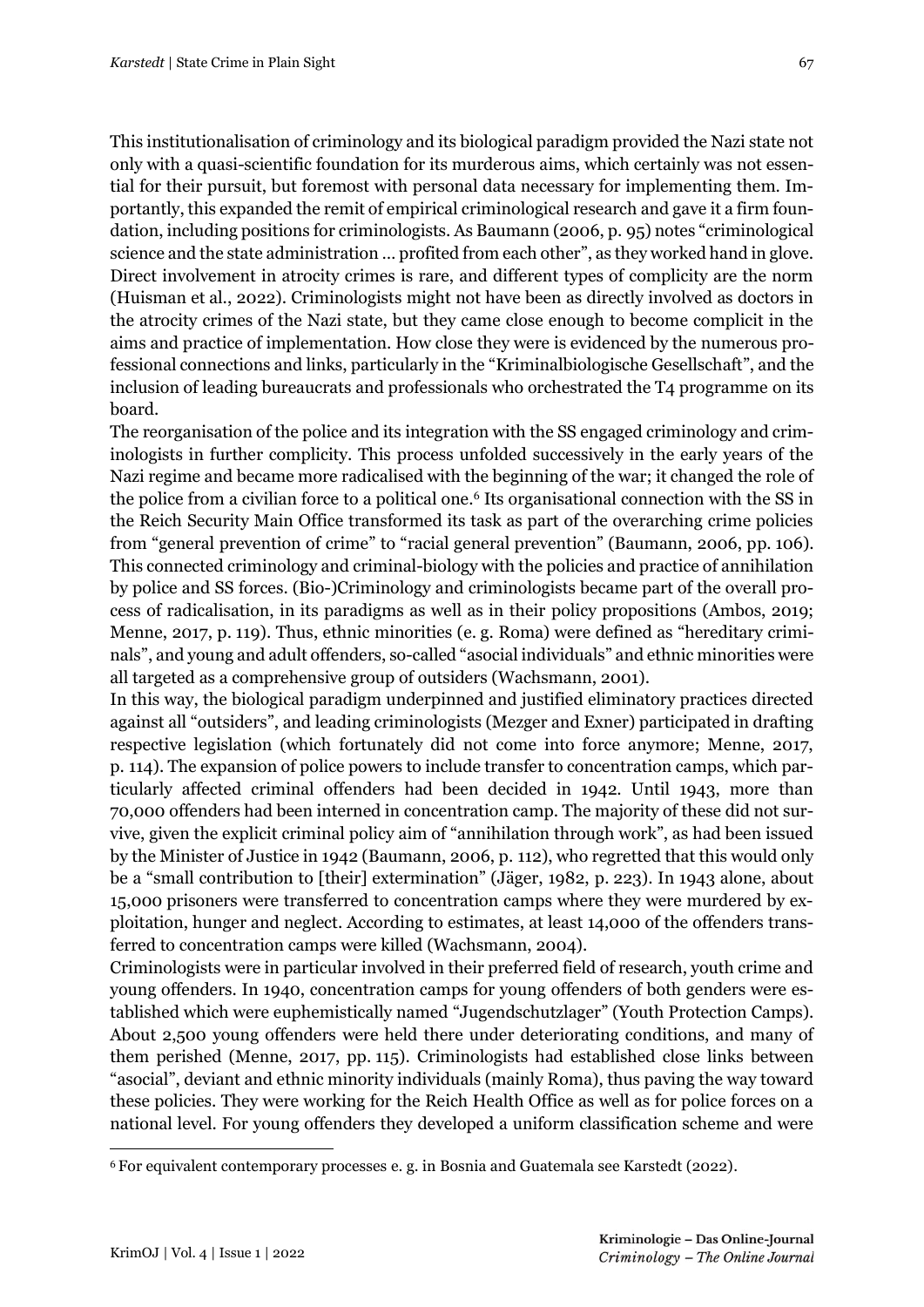directly involved in selections for sterilisation and concentration camps. On the basis of their reports, offenders were transferred to concentration camps for adults or to a psychiatric ward, which in both cases signalled imminent danger for their lives.

The close collaboration with these institutions and participation in their procedures, which included designing them, made criminologists directly complicit in the atrocity crimes committed by the Nazi regime.<sup>7</sup> Taking the definition by the International Commission of Jurists (2008) as basis, we can identify criminologists in all three types of involvement in these atrocity crimes: they enabled them through research and applicable instruments, they exacerbated and facilitated them through actively participating in processes that brought criminal offenders into concentration camps and psychiatric wards or resulted in their sterilisation. All these professional functions had been included in criminologists' roles in the Weimar Republic and as part of the scientific endeavour; however, complicity evolved as part of the "order" and "smooth functioning" of the murderous institutions of the Nazi state, as Jäger (1982, p. 316) observes for doctors and lawyers. Moreover, it is highly probable that criminologists did not do this under a veil of ignorance. Given the fact that they openly endorsed the policy of racial general prevention, we have to assume that they had intimate knowledge of what was going on, of both the sterilisations and deadly conditions in concentration camps. As the T4 programme and the murder of disabled people became widespread public knowledge latest in the first years of the war, it is highly unlikely that criminologists were less informed, in particular as they had close professional links to the institutions and individuals who were deeply involved in it.

After the war, like doctors and psychiatrists as well as lawyers, criminologists were able to simultaneously distance themselves from the murderous Nazi ideology and seamlessly continue with the respective terminology. Criminal-Biological Service Points were discontinued, even if the protagonists tried to re-establish them (and briefly succeeded in some regions). However, the practice of such reports continued for a decade, as courts and correctional institutions continued to request them. In these reports, in other expert testimony and in the scientific literature the terminology lived on, including the label of "inferior" which had been the justification for mass murder, or the description "hereditary contamination" applied to criminal offenders (Baumann 2006, pp. 133). Further, the term "Sonderbehandlung" ("special measure/treatment") was uncritically and widely used; while a more innocuous concept during the Weimar Republic, the Nazi regime made it the code term for the mass murder of disabled people, Jews, minorities and criminal offenders. As we have seen above, as late as in the 1950s, the scientific literature uncritically referred to concentration camps and other organisations involved in state crimes. Courts in the late 1940s and early 1950s still referred to and implied a beneficial impact of concentration camps, when they argued that offenders were incorrigible even after they had spent years in the "extreme conditions" in concentration camps (Baumann, 2006, pp. 220-221). That this mindset excluded any recognition of them as victims of state crimes is self-evident; finally they were "undeserving criminals" anyway. Accordingly, it took decades until the German Federal Parliament finally acknowledged this group ("asocial" and "prolific offenders") as victims of the Nazi regime in 2020.

The close links between criminal-biology and national socialist criminal policies, and between criminologists and these institutions were white-washed as "abuse of scientific research and results" for "political propaganda", which had done "harm to the reputation of serious scientific research" (quoted in Baumann, 2006, p. 138). As criminology was described as being abused

<sup>7</sup> See Karstedt (2022) for involvement of other organisations and professions in contemporary state crime, e. g. of personnel in hospitals and morgues in cases of enforced disappearances in Latin America.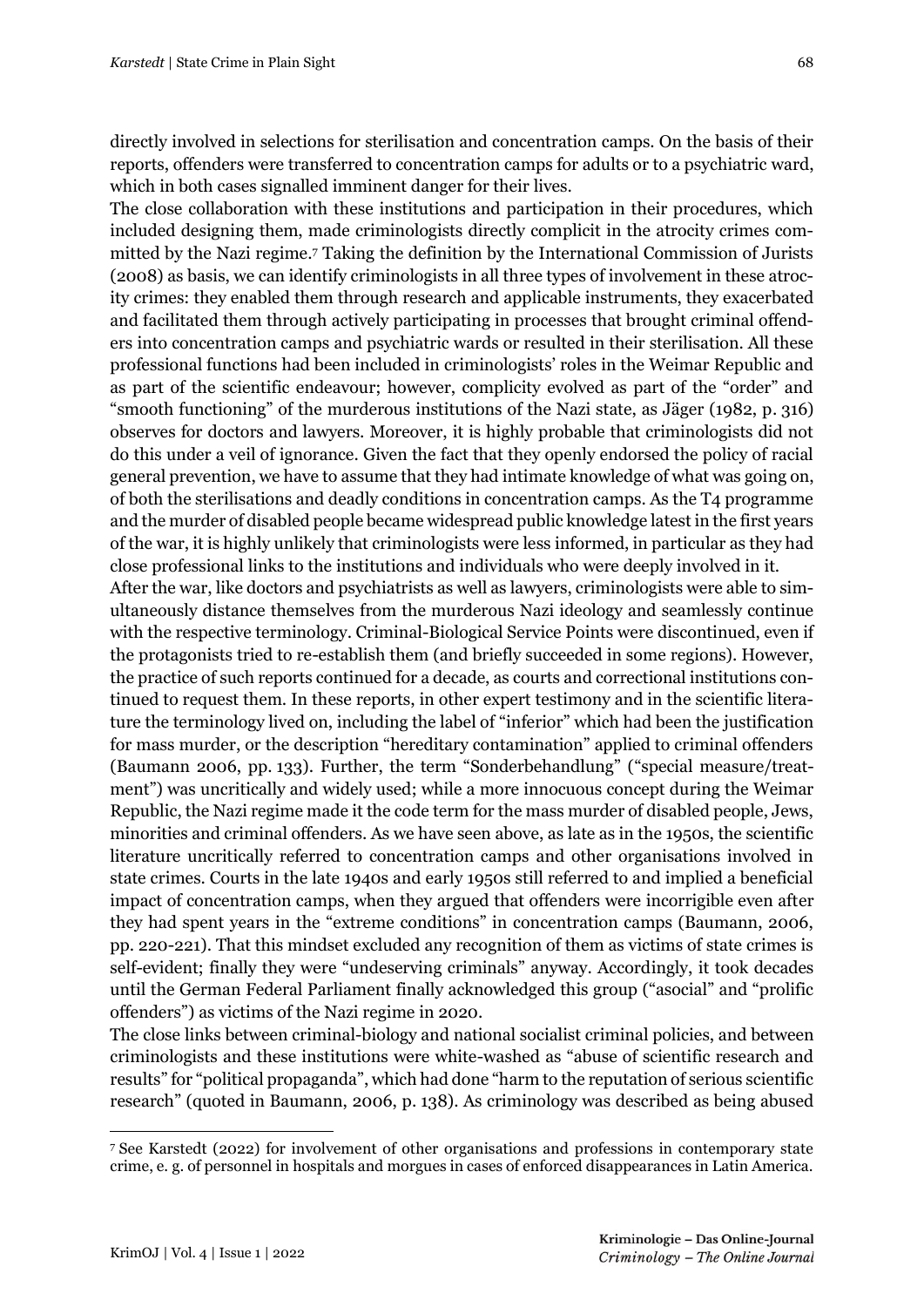by political power, the willing involvement of criminology and criminologists could be presented as the opposite – non-political and scientific (ibid.). The protagonists of bio-criminology were presented as late as 1959 as "courageous men … who had worked in Youth Protection Camps according to humane principles" (ibid., p. 232). In the light of the actual extent of complicity statements as to the "perversion" or "abuse" of criminology "look absurd" (Menne, 2017, p. 120).

#### **4. An Anatomy of the Crimes of the Nazi State: Herbert Jäger's "Crimes under Totalitarian Rule"**

Herbert Jäger was a brilliant young jurist when he started to write and publish on the crimes of the Nazi state, first in the Monatsschrift "Reflections on the Eichmann Trial" in 1962, and in 1967 with his major work on "Crimes under Totalitarian Rule". At the time, it was a courageous endeavour to address these crimes as a young criminologist, and in particular to present it as a "Habilitationsschrift" (second doctorate) to the Law Faculty of the University of Hamburg. Herbert Jäger mustered the courage, driven by his observations of the Nuremberg and other trials by the Allies when he was a very young man. However, at the time of his publications, the consensus of silence about the role of criminology in the National Socialist state had come to an end and a debate had started among criminologists. Further, the Eichmann Trial in Jerusalem and later the Auschwitz Trial in Frankfurt were decisively changing public opinion and the public sphere in West Germany at the beginning of the 1960s (Karstedt, 2009). Both Claus Roxin and Herbert Jäger opened the door for subsequent generations of German criminal lawyers and criminologists to engage with the crimes of the Nazi state. However, as Jäger stated in the preface to the 1982 edition, even then an interdisciplinary and criminological approach to these crimes was still conspicuously absent (Jäger, 1982, p. i).

In his "Reflections on the Eichmann Trial" he had pointed out that the still dominant paradigm of personal deficits could not capture the nature of these crimes on a large scale. While this clearly broke with the paradigm of bio-criminology, in the 1982 preface to a new edition of "Crimes under Totalitarian Rule" he criticised contemporary criminology for the dominating (and "simplifying") perspective on social conditions of crime (Jäger, 1982, p. i), which he deemed equally unsuitable to address these types of crime. As he had argued early and in 1982, none of the two paradigms could provide an adequate analysis of state crime: the first not because it neglected the role of the state, and ignored the widespread participation in these crimes, the second not, because it tended to ignore individual participation and accountability in these crimes, favouring a conceptualisation of collective guilt, which finally was without "commitment and consequences" (ibid.).

In hindsight it is astounding that he managed to avoid both analytical traps. Given the fact that even internationally no criminological conceptual framework for state crime existed at the time, it is hard not to overestimate the originality of his approach and analysis. Until today, this early treatise on state crime avant la lettre (he does not use the term, which is only introduced much later by Chambliss in 1989) is a unique, insightful and astute analysis of state crime. Even if it is exclusively based on perpetrators of the atrocity crimes of the Nazi regime, it dissects and presents all the core characteristics of this type of crime as we know it today (see e. g. Neubacher, 2002, 2006; overview Drenkhahn, 2016; Karstedt, 2014b). He himself saw his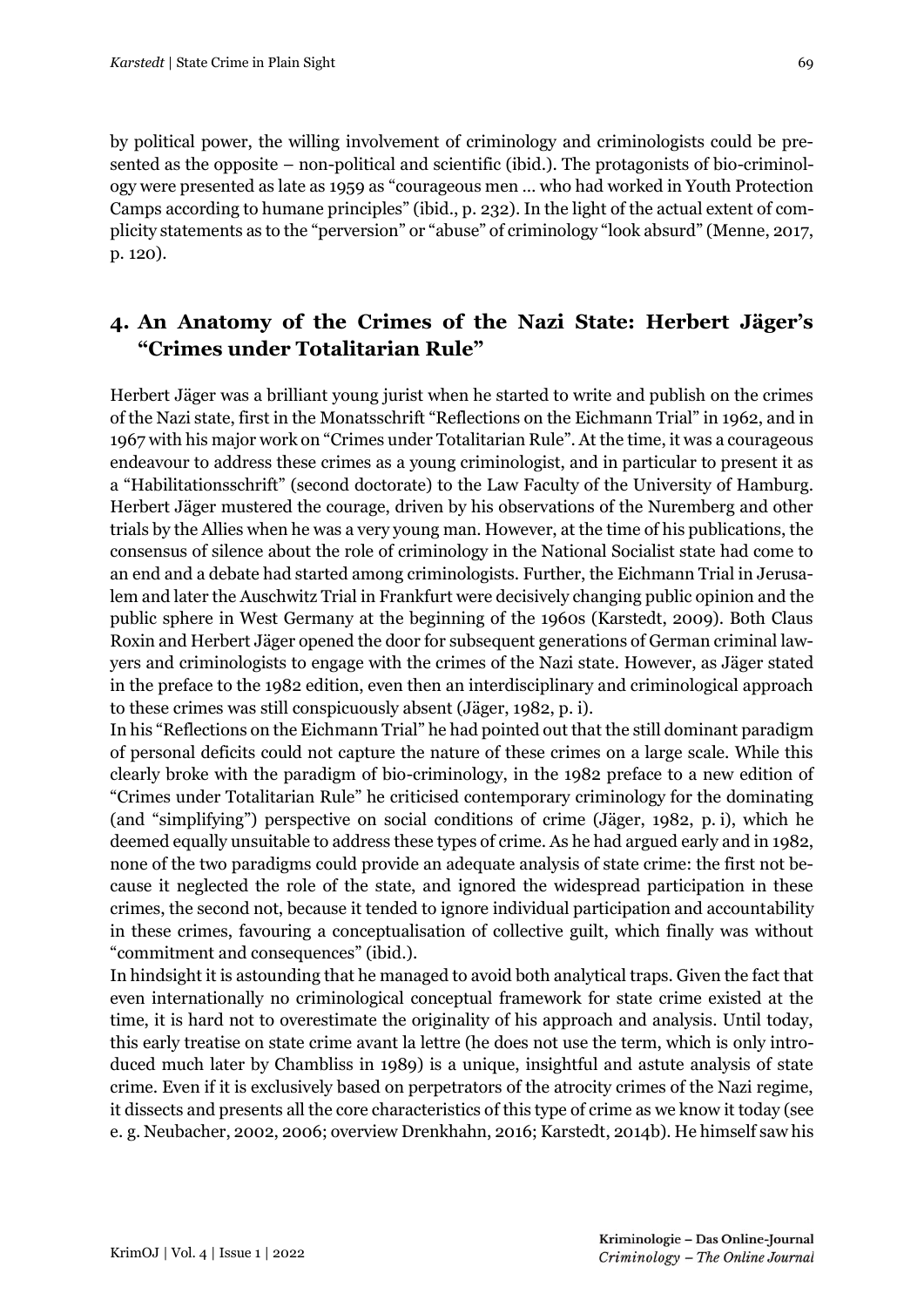work as a contribution to a general anatomy of "macro-criminality" and "collective destruction". He insisted that his analysis did not retrospectively address a unique historical event – the crimes of the Nazi state – but should be read as a warning for future threats to humanity and a challenge for preventing crimes against humanity (Jäger, 1982, p. iii).

Jäger achieves this – paradoxically – through a methodology that is exclusively based on individual acts and actors. His empirical sources are court and prosecution files, statements by perpetrators, victim-witnesses and perpetrator-witnesses from a range of proceedings, starting with the Nuremberg Trials, and up to the Eichmann and Auschwitz Trials. He also uses testimony from court proceedings outside of Germany. As a lawyer he is intricately familiar with the court decisions and argumentation, including the "Bundesgerichtshof" (Federal Court). Taken together this material provides a panopticon of the crimes of the Nazi state and gives insights into the mindsets of perpetrators, lawyers and courts, both from the time when the crimes were committed and when they were remembered, presented, justified and adjudicated during the first decades after the war. In this way, Jäger approaches state crime not top-down but bottom-up in two ways. He neither approaches his subject through a dogmatic lens nor with a focus on supra-level governmental and bureaucratic structures Instead, he develops these features of state crime from the perspective of individual participation and victimisation. In this way the structures and mechanisms of state crime emerge with a rare clarity and sharpness.

Three chapters constitute the core of his analysis of state crime. He starts with a "typology of participation", then proceeds to the question of "acting under superior orders", followed by an analysis of "mens rea" and the consciousness of perpetrators. A final fourth chapter is dedicated to war and genocide, foreshadowing his later work on macro-criminality. The focus here is on the first three chapters, which each explore one of the legal problems that occupied (West) German courts at the time. Jäger identifies three types of participation which are types of crimes (and not of perpetrators), here following dominant legal interpretations at the time: excessive acts of violence, acts by individual initiative, and crimes following commands and orders. Analysing the consciousness of perpetrators, he focuses on the institutionalised lawlessness of the Nazi regime and the respective mindsets of perpetrators, a path opened up by first Radbruch (1946) and then Roxin (1963). Starting from individual crimes and perceptions of these crimes and their contexts, he distils three crucial characteristics of state crime that evolve from the interplay between individuals and structural contexts. I deem these the defining features of state crime generally.

First, his typology and deep description of modes of participation bring to the fore the space for and role of individual initiative. Jäger's core argument here is that modern states, and even totalitarian ones, do not have the capacity to direct all action in minutely detailed ways. To the contrary, they rely on the initiative of all rank and file to assess situations and execute tasks, develop blueprints for action and cooperate in ways that promote the common goals of specific organisations or government agencies. Consequently, a substantive proportion of the atrocity crimes – his estimate is 20 % (1982, p. 76) – are based on the initiative of individuals. This involves issuing orders, developing procedures and mechanisms or dealing with emerging problems. In addition to the space provided within hierarchical and organisational structures, state crimes generally open up space for individual acts of violence beyond the imminent tasks. Such excessive violence is committed within and as part of campaigns of state violence, including killing and torturing prisoners, giving orders which result in individual or group excess, or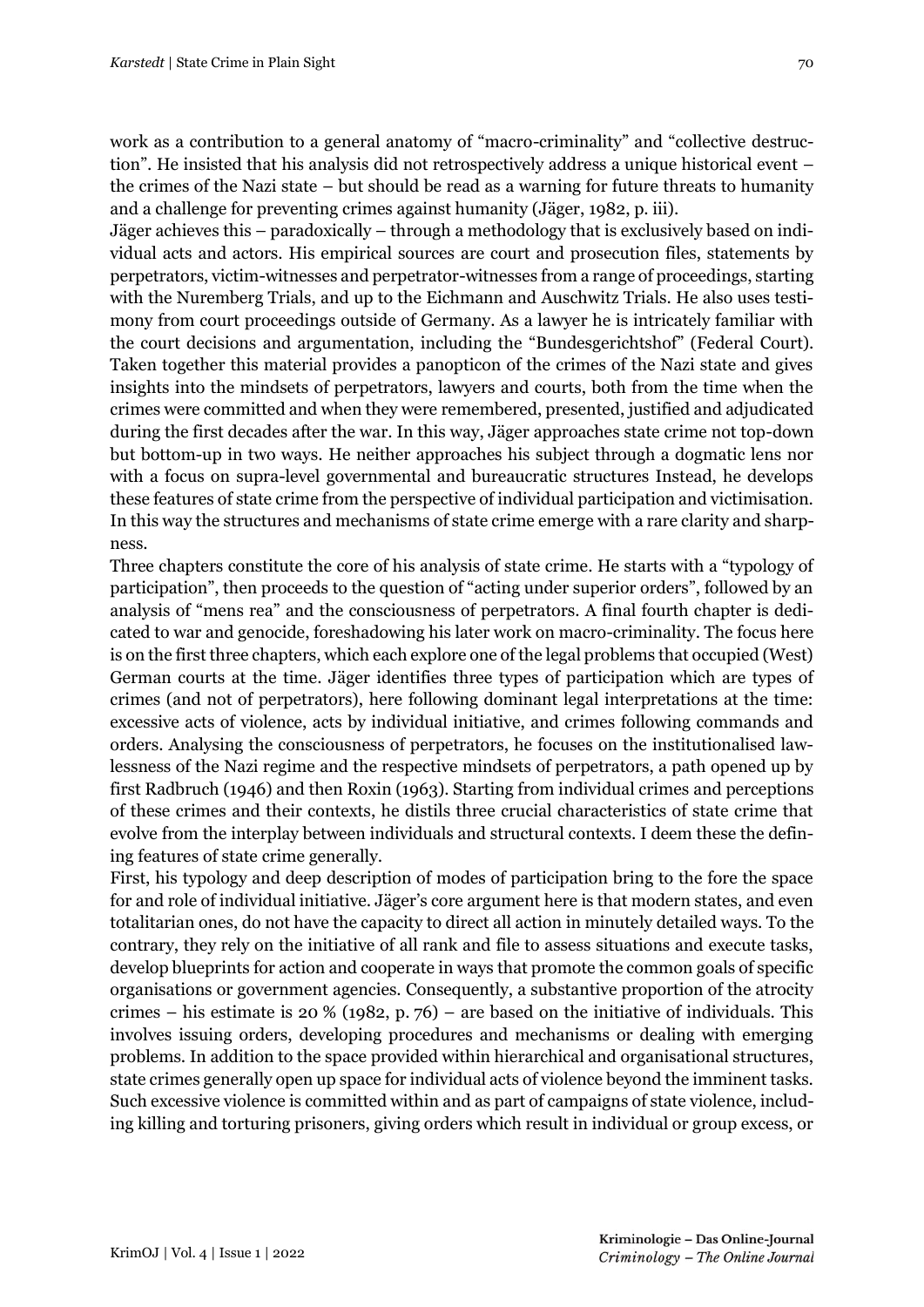even leading such excesses (for which Jäger and later historical research provide ample examples). Numerous cases demonstrate how prevalent such excesses were during the Holocaust, in concentration camps and as part of police action, involving lowest to the highest ranks. As these to some extent demonstrated unwelcome individual initiative, the Nazi state and its agencies tried to restrict, regulate and even prosecute such violence. Jäger (1982, p. 77) estimates this group at another 20 %. Further, he concludes from his analyses of the pressure from superior orders that only very few perpetrators acted under such direct distress.

The Nazi state was unique in many respects, however the interaction between the modes of governance and individual violence is equally well documented for state crime in Latin America and Asia. It is a core mechanism of contemporary state crime (Karstedt, 2022). These meticulous analyses enhance existing doubts about the role of orders and obedience in the execution of state crimes by rank and file, as it has been suggested by the Milgram experiments, the Stanford Prison Experiment or by Hannah Arendt's terminology of the "banality of evil". Importantly, all of them referred to the Holocaust as their model. From the same event, Jäger uncovers individual accountability, intentionality und intentions, and deliberate and conscious engagement, in sum the human face of state crime.

Next, Jäger analyses the ways in which the Nazi state became "lawless", when the rule of law was invalidated and substituted by "the rule by laws", and unchecked administrative orders. Here he builds upon Radbruch (1946) and Roxin's (1963) analyses of "legal injustice" and a state apparatus operating outside of accepted law and legal principles.<sup>8</sup> Essentially, law was subordinated to what was propagated as the superior laws of nature, and the natural laws of peoples in line with racist Nazi ideology. In the words of Nazi jurist Roland Freisler, the law of the NS state was a "Combat Law" (Kampfrecht, quoted in Ambos, 2019, p. 319; also Whitman, 2017, chapter 2). A prerequisite for any state crime, this established a "law above laws" which would then be used to cover any action by the Nazi regime and its agencies. The Nazi party and finally each of their functionaries acted as sovereign and imposed their own norms following their interpretation of the law of nature; in the words of Jäger (1982, p. 200) it was the "seizure of power by a political subculture". These norms could be imposed and enforced in a completely arbitrary way and applied when it was deemed opportune; penal laws became disposable and subject to any purpose of action, be it individual interest, in the course of terror actions or as justification for mass murder. The process of the usurpation of law by the Nazi party and its terror agencies was facilitated by a widespread contempt for the rule of law and codified law, which the Nazi functionaries propagated and which many shared. Nonetheless the penal code continued to exist in this dual legal order, and consequently, atrocities committed by the state could be in conflict with existing norms. Jäger (1982, pp. 227) argues that the fact that the Nazi regime went at quite a length to keep the Holocaust, or the murder of disabled people a secret and obfuscate responsibilities, demonstrates that the extreme forms of terror did not seamlessly correspond to widely held moral values in the population.

This allowed the Nazi regime to "cloak their activities in a mantle of pseudo-legality that … [made them] appear … to follow legitimate patterns of violence" as has been noted for repressive regimes in the second half of the  $20<sup>th</sup>$  century (Ron, 1997, p. 298). The pseudo-legality derived from the "moral" imperatives of Nazi ideology offered those involved in the mass murder the justifications that they needed. Importantly, pseudo-legality provided a sense of impunity and security from prosecution for the perpetrators. Together with the terminology of codes

<sup>8</sup> This included public opinion on justice, which criminologist Exner saw as impediment to advancing NS criminal policies and therefore in need of education (Streng, 1993, p. 158).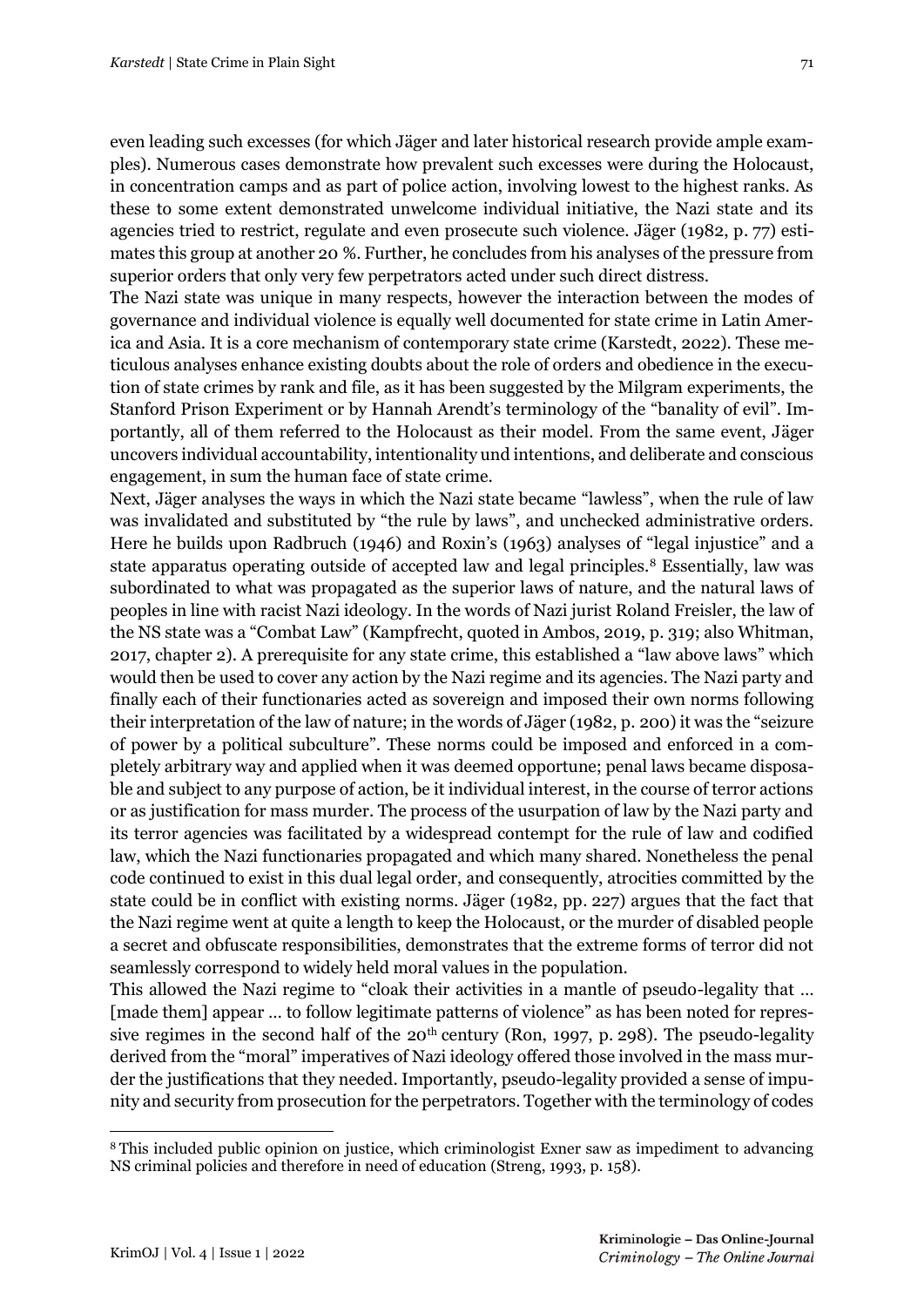used in the Holocaust, and the cover-up of the mass murder it relieved from conscious deliberation on the rights and wrongs of participation, reducing the role of actual ideological motivation and fervor for many (Jäger, 1982, p. 256). Their sense of impunity was further reinforced by the fact that they could expect to be rewarded for their actions and fast-tracked in their careers (see also Roth, 2009). However, impunity was predicated on the stability of the system that guaranteed impunity. Consequently, those who were deeply implicated and had furthered the murderous goals of the Nazi regime had most to fear from the demise of the system (Jäger, 1982, pp. 284-285).

Jäger's analysis provides a first analysis of the pseudo-legality that facilitates large scale and violent state crime. Perhaps more than he himself was aware, he foreshadowed later and future state criminality. The processes of abolishing the rule of law, making laws disposable in the administration of tasks and goals of state action, subjecting laws to state power, and establishing a network of atrocious organisation characterise state crime and violence in the second half of the 20th as well as in our century.

Jäger's (1982, pp. 315) third contribution to a criminology of state crime is his analysis of "institutionalisation" of mass atrocities and violence. This is the process in which existing government agencies and bureaucracies are subjected to new goals and tasks, are merged or new organisational devices are added on. Thus police, criminal justice and health services continue to exist and allow for a sense of bureaucratic normality and functioning. However, under the cloak of pseudo-legality they increasingly become operative in atrocities and descend into what I have termed "atrocious organisations" (Karstedt, 2022). Jäger (1982, pp. 316) analyses this as the "smoothness of functioning" that he observes in the narratives and mindset of perpetrators. Even years later when on trial, they refer to the imperatives of the functional order rather than to directly "following orders" issued to them by others. These functional imperatives required their cooperation and initiative in performing tasks and solving problems. Thus, committing atrocities in a perverted way corresponds to the "normal bureaucratic apparatus" (ibid., pp. 315-316): Police organise torture and participate in the mass murder Jews, doctors kill patients or subject them to deadly experiments, bureaucrats orchestrate "extermination" and lawyers select offenders for concentration camps. The involvement and complicity of criminologists as described above can be included here. These professionals and higher functionaries of the NS-bureaucracy often were staunch supporters of the specific Nazi ideologies that delineated their tasks.

Jäger's analysis is prescient as he distils this characteristic of state crime from the unique historical event of the Holocaust. As is evident from cases of mass atrocity crimes in Asia, Latin America and Europe in the second half of the 20<sup>th</sup> century, "smooth functioning" of government agencies and organisations – police, prisons, detention camps – is invoked as justification of mass killings, enforced disappearances and other atrocity crimes (see Neubacher, 2002; Drenkhahn, 2016; Karstedt, 2022).

#### **5. The Legacy**

Herbert Jäger was conscious that his analysis was based on a unique historical event and the testimony of men and women who participated in it. Nonetheless he wanted to demonstrate that this was not an "accident of world history" but that these crimes threatened humanity "at present and in the future" (Jäger, 1982, p. iii). When he researched and wrote in the early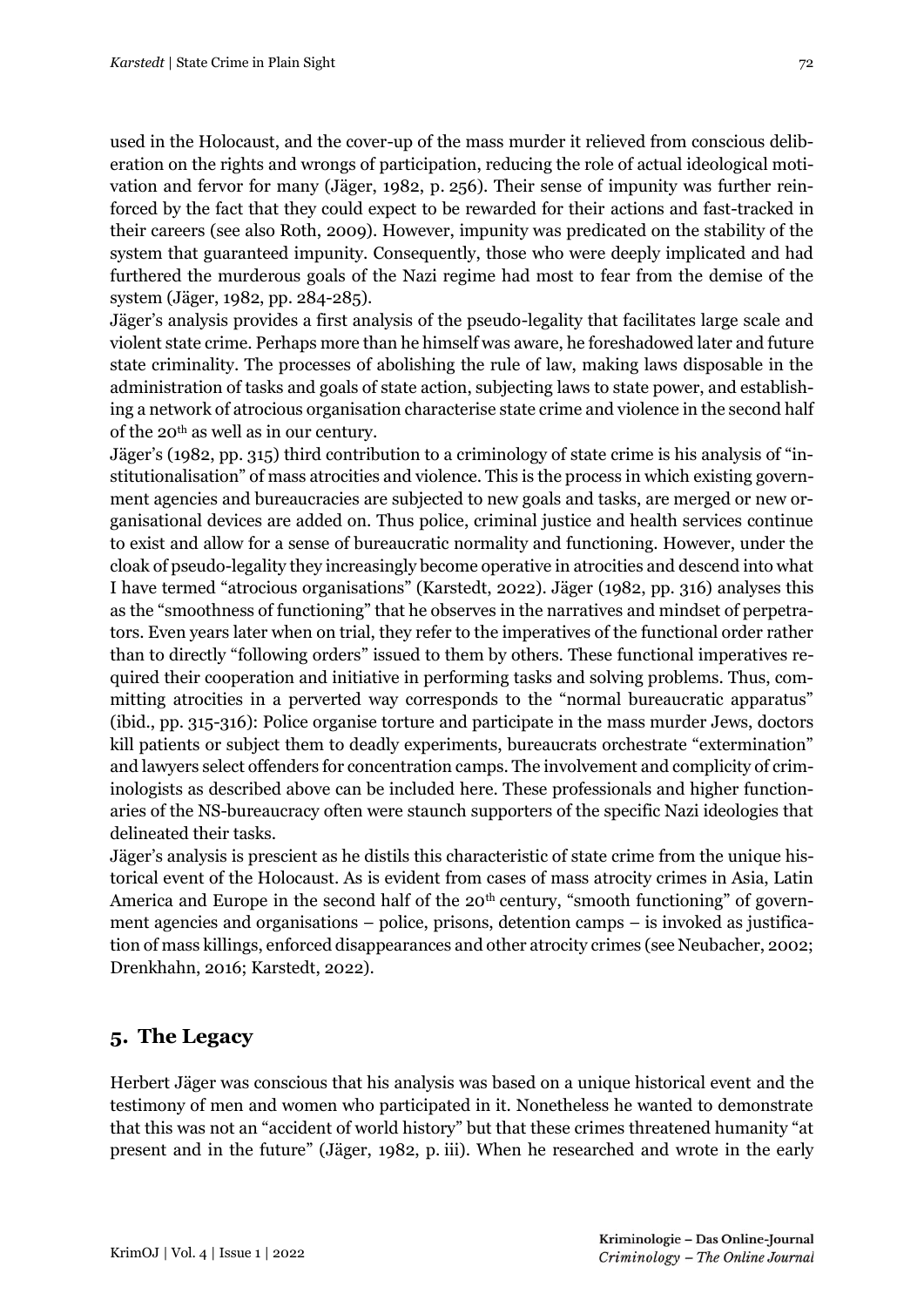1960s, such crimes were perpetrated around the globe, and little was done to prevent them.

His task had been to contribute to a criminology of such crimes, and to close the yawning gap that his criminology colleagues had left open. His analysis indeed laid bare the core structures and mechanisms of state crime and contributed to both, a criminology of state crime and genocide. Importantly, he does this through an empirical criminological lens.

His pioneering work was never translated into the contemporary vernacular of criminology. Chambliss was the first to introduce the concept and terminology of "state crime" or "stateorganised crime" into criminology in 1989. A critical engagement of criminologists with the crime of genocide took a further decade. John Hagan and his colleagues (Hagan et al., 2005; Hagan et al., 2009) were decisive in promoting a criminological analysis, this time mainly based on the voices of victims rather than perpetrators as Jäger had done. Presently a growing body of research using criminological theories is evidence of this engagement (overview Karstedt et al., 2021). In Germany, Jäger's "Macro-Criminality" (1989) was more influential and started a thorough engagement with a range of crimes, including crimes of the powerful and elites (e. g. Walter, 1993; also Sessar, 1997). A most comprehensive typology of "political crimes" has been developed by Neubacher (2002), and an ambitious theoretical framework and programme of state crime research by Drenkhahn (2016).

Herbert Jäger was one of the first to confront his criminology colleagues with an analysis of the crimes that had been in plain sight, and that then and even now still are uncovered in courtrooms in Germany. His analysis of state crime was avantgarde then and is still important today as it provides an anatomy of state crime applicable across time and space. The complicity of criminologists in such crimes and the role of criminology as "legitimising science" has been brought to light ever since he opened the gates. Criminologist Nicole Rafter (2008) made the international scientific community aware of what Jäger had called the "inherent perils" in professional mindsets, including our discipline. Perhaps this is the most important legacy for contemporary criminology from a pioneer in our field.

#### **References**

- Ambos, K. (2019). NS-Kriminologie Kontinuität und Radikalisierung. In Dessecker, A., Harrendorf, S. & Höffler, K. (Hrsg.). *Angewandte Kriminologie – Justizbezogene Forschung*. (pp. 299-322). Universitätsverlag Göttingen.
- Baumann, I. (2006). *Dem Verbrechen auf der Spur. Eine Geschichte der Kriminologie und Kriminalpolitik in Deutschland 1880 bis 1980*. Wallstein Verlag.
- Brants, C. (2007). Gold-Collar Crime. In Geis, G & Pontell, H. (Eds.), *International Handbook of White-Collar and Corporate Crime* (pp. 309-326). Springer.
- Böllinger, L. & Lautmann, R. (Hrsg.). (1993). *Vom Guten, das noch stets das Böse schafft. Kriminalwissenschaftliche Essays zu Ehren von Herbert Jäger*. Suhrkamp.
- Czisnik, M. (2021). Claus Roxins Aufsatz "Straftaten im Rahmen organisatorischer Machtapparate" aus dem Jahr 1963 als Beitrag zur juristischen Aufarbeitung des NS-Gewaltverbrechen". *Zeitschrift für Internationale Strafrechtsdogmatik*, *5*, 310-317.
- Drenkhahn, K. (2016). Why do people engage in state crime? Some thoughts about criminological theory. In: Neubacher, F. & Bögelein, N. (Hrsg.), *Krise – Kriminalität – Kriminologie* (pp. 303- 316). Forum Verlag.
- Engelmann, R. (2018). Der Buchhalter von Auschwitz: Die Schuld des Oskar Gröning. Cbt.
- Exner, F. (1939). Kriminalbiologie. 2nd Ed. 1944; 3rd Ed. Kriminologie. 1949.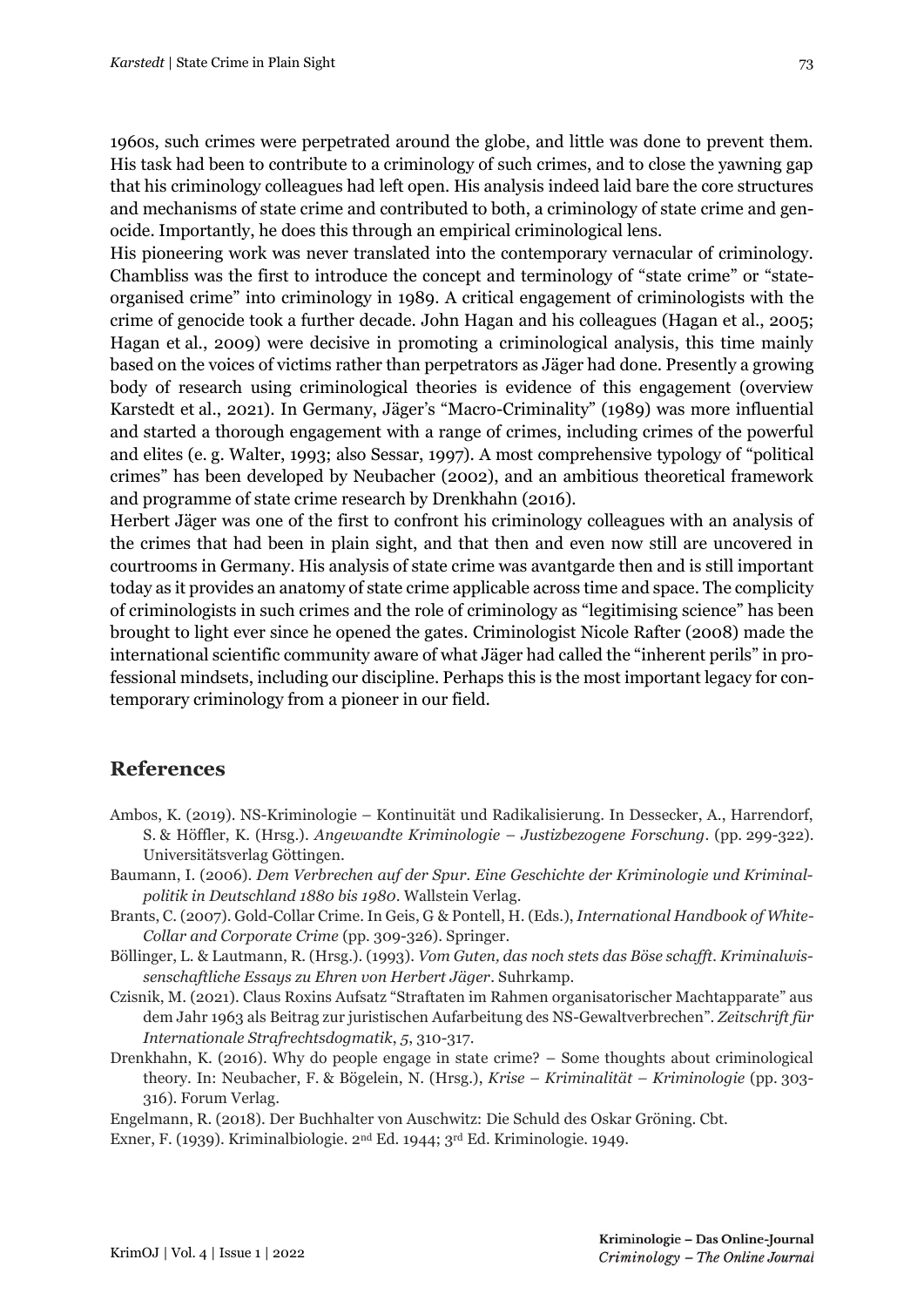- Ferencz, B. (2002 [1979]). *Less Than Slaves: Jewish Forced Labor and the Quest for Compensation*. Cambridge MA.
- Glueck, S. (1945). Justice for War Criminals. *American Mercury*, 274-280.
- Glueck, S. (1946). *The Nuremberg Trial and Aggressive War*. Alfred A. Knopf.
- Hagan, J. & Rymond-Richmond, W. (2009). Criminology confronts genocide: whose side are you on? *Theoretical Criminology*, *13*(4), 503-511. https://doi.org/10.1177/1362480609344031
- Hagan, J., Rymond-Richmond, W. & Parker, P. (2005). The Criminology of Genocide: The Death and Rape of Darfur. *Criminology*, *43*(3), 525-561.
- Huisman, W., Karstedt, S. & van Baar, A. (2022). The Involvement of Corporations in Atrocity Crimes. In Hola, B., Nyseth Brehm, H. & Weerdesteijn, M. (Eds.), *Oxford Handbook on Atrocity Crimes*. Oxford University Press (advance publication online).
- International Commission of Jurists (2008). *Corporate Complicity and Legal Accountability*. https://www.icj.org/report-of-the-icj-expert-legal-panel-on-corporate-complicity-in-international-crimes/
- Jäger, H. (1962). Betrachtungen zum Eichmann-Prozeß. *Monatsschrift für Kriminologie und Strafrechtsreform*, *45*, 73-83.
- Jäger, H. (1982[1967]). *Verbrechen unter totalitärer Herrschaft. Studien zur nationalsozialistischen Gewaltkriminalität*. Suhrkamp.
- Jäger, H. (1989). *Makrokriminalität. Studien zur Kriminologie kollektiver Gewalt*. Suhrkamp.
- Karstedt, S. (2009). The Life Course of Collective Memories: Persistency and Change in West Germany between 1950 and 1970. *Polish Sociological Review, 165*, 27-38.
- Karstedt, S. (2014a). Organizing Crime. The State as Agent. In Paoli, L. (Eds.), *Oxford Handbook of Organized Crime* (pp. 303-320). Oxford University Press. https://doi.org/10.1093/oxfordhb/9780199730445.013.031
- Karstedt, S. (2014b). State Crime. The European Experience. In Body-Gendrot, S., Hough, M., Kerezsi, K. & Lévy, R. (Eds.), *The Routledge Handbook of European Criminology* (pp. 12-153). Routledge.
- Karstedt, S. (2019). "Like Mirrors of Morality": Social support for Nazi War Criminals in Post-war Germany 1945-1990. In Smeulers, A., Weerdesteijn, M. & Hola, B. (Eds.), *Perpetrators of International Crimes: Theories, Methods and Evidence* (pp. 296-314). Oxford University Press.
- Karstedt, S. (19 October 2021). The Nuremberg Legacy: 'Normal Criminals', not 'Ideal Perpetrators'. Special series to commemorate the 75th anniversary of the Nuremberg Tribunal. Leuven Transitional Justice Blog. https://blog.associatie.kuleuven.be/ltjb/the-nuremberg-legacy-normalcriminals-not-ideal-perpetrators/
- Karstedt, S. (2022). Detention, Torture, Disappearance: The Crimes of Atrocious Organizations. In Hola, B., Nyseth Brehm, H. & Weerdesteijn, M. (Eds.), *Oxford Handbook on Atrocity Crimes*. University Press (advance publication online).
- Karstedt, S., Nyseth Brehm, H. & Frizzell, L.C. (2021). Genocide, Mass Atrocity, and Theories of Crime: Unlocking Criminology's Potential. *Annual Review of Criminology*, *4*, 75-97. https://doi.org/10.1146/annurev-criminol-061020-022050
- Menne, J. (2017). *Lombroso redivivus*. Mohr Siebeck.
- Neiman, S. (2019). *Learning from the Germans. Confronting Race and the Memory of Evil*. Allen Lane.
- Neubacher, F. (2002). Politik und Verbrechen. Zur Terminologie und Typologie staatlicher bzw. gegen den Staat gerichteter Kriminalität. *Monatsschrift für Kriminologie und Strafrechtsreform*, *85*(4), 290-300.
- Neubacher, F. (2006). How Can it Happen that Horrendous State Crimes are Perpetrated? An Overview of Criminological Theories. *Journal of International Criminal Justice*. *4*(4), 787-799.
- Osiel, M.J. (1997). *Mass Atrocity, Collective Memory and the Law*. Transaction Publishers.
- Priemel, K.C. (2016). *The Betrayal. The Nuremberg Trials and German Divergence*. Oxford University Press.
- Radbruch, G. (1946). Gesetzliches Unrecht und übergesetzliches Recht. *Süddeutsche Juristen-Zeitung*, *1*(5), 105-108.